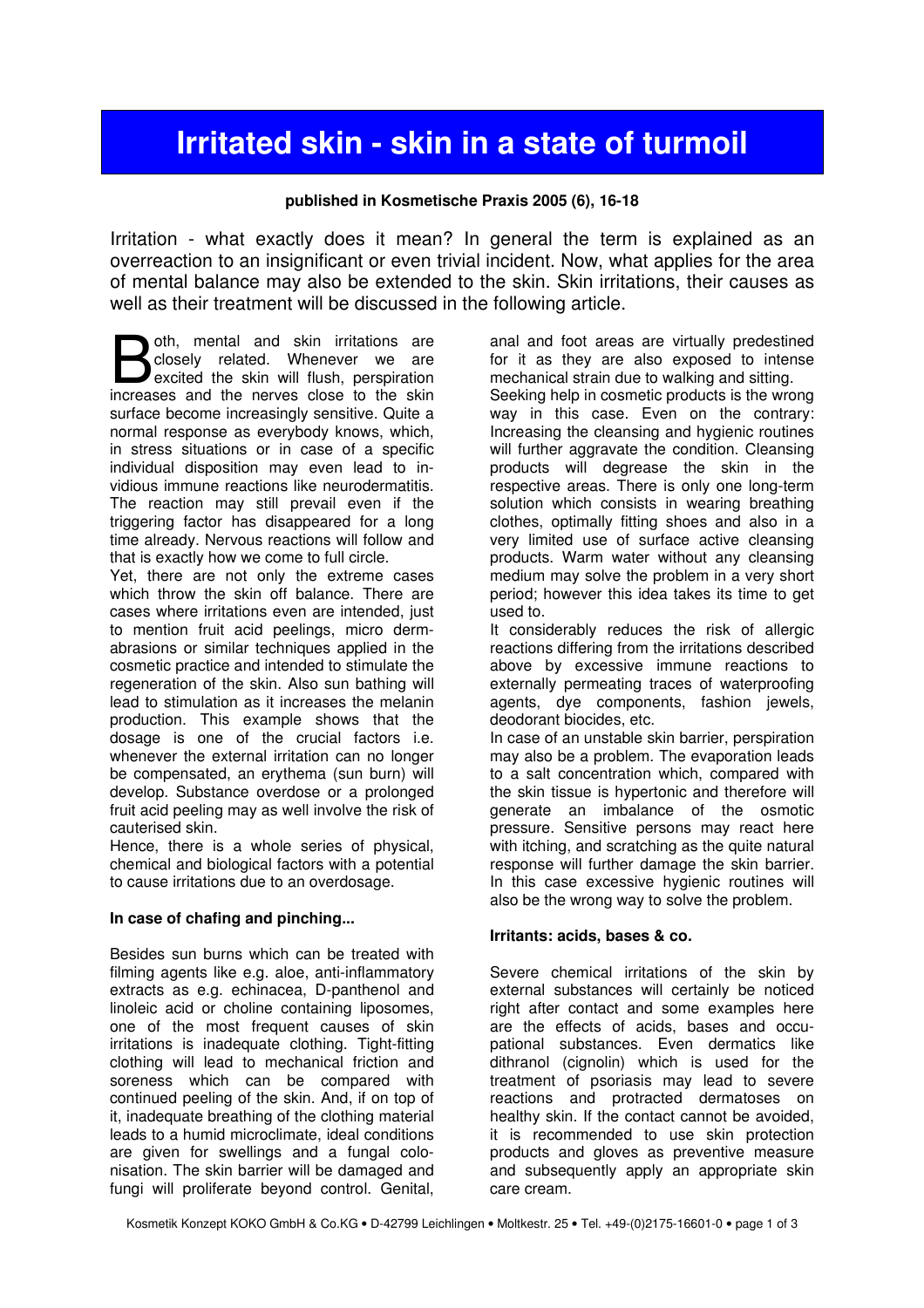In case of inflammatory and itching skin areas base creams with evening primrose oil and urea have proved successful. Also olibanum extract (boswellia sacra) is supposed to promptly rebuild the skin balance. Due to the resin-like adhering consistency of boswellia the practical use was quite limited up to now until a procedure has been developed to encapsulate the substance in nanoparticles.

Some types of skin irritations develop over a certain period of time, especially if they are resulting from skin barrier disorders which are caused by the washout of barrier substances due to surface active substances. Hence, particularly affected are those persons employed in housekeeping and certain branches of industry who frequently come in contact with water containing smaller or larger amounts of detergent components like hospital staff, haircutters, cosmeticians, workers in the metalprocessing industry and housecleaning business. Successful preventive measures here are barrier active creams and sometimes also the change to soft water as hard water generally causes additional skin damage.

A further reason for persisting skin irritations may be solvents used at the working place and for housekeeping activities which get onto the skin in high concentrations and consequently will also damage the skin barrier. Also alcohol and isopropanol belong to this group however only in concentrations of more than 20 percent. An after-shave lotion with high alcohol content is not the best selection for sensitive skin though.

#### The doors wide open for germs...

As already mentioned above, biologically induced skin irritations are caused by infections with germs. A healthy skin which, as we all know, has natural germ colonization is not susceptible as the skin barrier is in working function and germs are impeded from penetrating. Should it still happen, experience shows that it may be frequently attributed to water as the medium. After taking a shower or after a visit to the swimming pool but also after cleaning the hands, the skin especially the spaces between the toes and fingers are only superficially dried and tended. Hence, for quite some time after bathing the skin is swollen and moist and therefore open to attack for pathogenic germs.

Increased susceptibility can also be given after the use of immune suppressive drugs or in case of hereditary or acquired immunodeficiency. In these cases, emulsifier free creams with the same structure as the natural skin barrier layers are recommended.

## Irritating cosmetic products

Apart from peelings as already mentioned above, there is a whole series of potential skin irritations and allergic reactions during the cosmetic treatment in the beauty institute. Primarily, the components of the products applied are suspected here, whereas the intolerances towards extracts, preservatives, perfumes and UV filters are the most frequent cases. The easier these substances are able to penetrate into the skin, the easier they will trigger irritating reactions. Just to say it with other words: the more the skin is thinned out and opened by peelings and similar treatments the more important are the components in the products used. Though preservatives and co. are explicitly licensed by the German Cosmetic Decree they are only tested for the intact and healthy skin. After abrasive treatments it is thus recommended to avoid products containing these substances at all.

Additionally, vitamins which normally are beyond any suspicion should also be mentioned in this connection. The irritation threshold of vitamin A for example is considerably lower after a micro dermabrasion than it is on untreated skin.

The intact horny layer acts like a reservoir and absorbs externally applied substances in order to release them as required. After the cosmetic abrasion of parts of the horny layer the depot capacity may be considerably reduced and follow-up treatments with respective substance concentrations may have additionally strained the skin so that it will respond even without the presence of problem substances. Even NMF substances should be applied with caution as in case of hypertonic application they tend to react like dried perspiration which, as already mentioned above may lead to temporary soreness and reddened skin.

Skin irritations which develop during the cosmetic treatment in the beauty institute are rather unpleasant though. Experience shows, that cautiously swabbing the affected skin areas with lukewarm water, if necessary with a vitamin K supplement may soon provide some relief. A further treatment with active agents should be avoided and a non-irritant base care be applied. In case of a tendency to dry skin and sensitivity towards hypertonic water phases a highly absorbent and water free oleogel may also be recommended to complete the treatment.

#### Sensitive skin

If sensitive skin can be diagnosed from appearance the whole repertoire of cosmetic